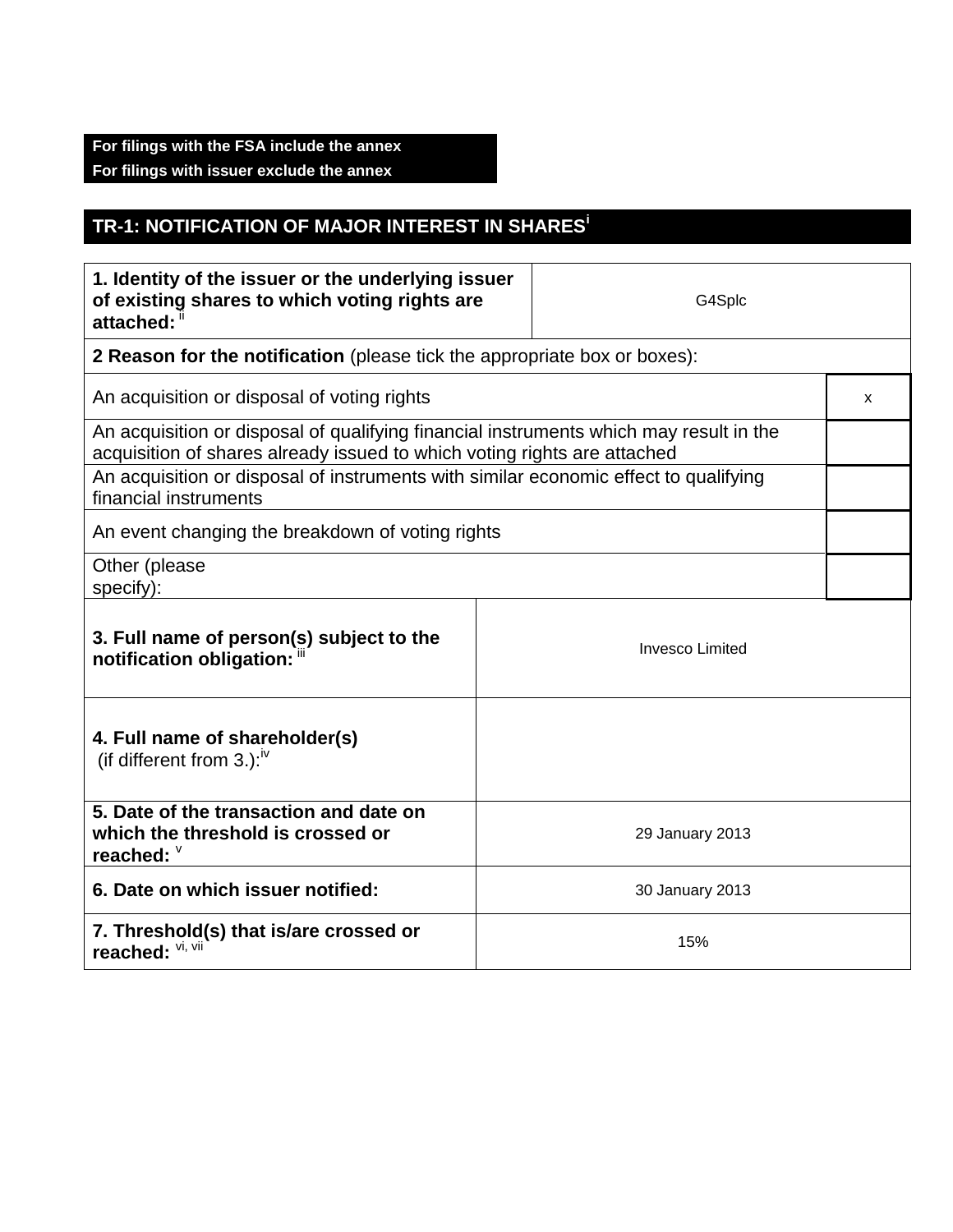| 8. Notified details:                         |                                                               |                            |                                                      |               |                 |                                 |        |
|----------------------------------------------|---------------------------------------------------------------|----------------------------|------------------------------------------------------|---------------|-----------------|---------------------------------|--------|
| A: Voting rights attached to shares Vili, ix |                                                               |                            |                                                      |               |                 |                                 |        |
| Class/type of<br>shares                      | <b>Situation previous</b><br>to the triggering<br>transaction |                            | Resulting situation after the triggering transaction |               |                 |                                 |        |
| if possible using<br>the ISIN CODE           | <b>Number</b><br><b>Number</b><br>οf<br>οf                    | <b>Number</b><br>of shares | <b>Number of voting</b><br>rights                    |               |                 | % of voting rights <sup>x</sup> |        |
| Voting<br><b>Shares</b><br><b>Rights</b>     | <b>Direct</b>                                                 | Direct <sup>xi</sup>       | Indirect <sup>xii</sup>                              | <b>Direct</b> | <b>Indirect</b> |                                 |        |
| GB00B01FLG62                                 | 198,966,277                                                   | 198,966,277                |                                                      |               | 212,071,075     |                                 | 15.03% |

| <b>B: Qualifying Financial Instruments</b>           |                                               |                                           |                                                                                                           |                       |  |
|------------------------------------------------------|-----------------------------------------------|-------------------------------------------|-----------------------------------------------------------------------------------------------------------|-----------------------|--|
| Resulting situation after the triggering transaction |                                               |                                           |                                                                                                           |                       |  |
| <b>Type of financial</b><br>instrument               | <b>Expiration</b><br>$date^{\overline{x}iii}$ | Exercise/<br><b>Conversion Period Xiv</b> | <b>Number of voting</b><br>rights that may be<br>acquired if the<br>instrument is<br>exercised/converted. | % of voting<br>rights |  |
|                                                      |                                               |                                           |                                                                                                           |                       |  |

| C: Financial Instruments with similar economic effect to Qualifying Financial Instruments<br>XV, XVI |                          |                               |                                                           |                                                        |                                                     |              |  |
|------------------------------------------------------------------------------------------------------|--------------------------|-------------------------------|-----------------------------------------------------------|--------------------------------------------------------|-----------------------------------------------------|--------------|--|
| Resulting situation after the triggering transaction                                                 |                          |                               |                                                           |                                                        |                                                     |              |  |
| <b>Type of financial</b><br>instrument                                                               | <b>Exercise</b><br>price | <b>Expiration</b><br>$date^x$ | Exercise/<br><b>Conversion</b><br>period <sup>xviii</sup> | <b>Number of voting rights</b><br>instrument refers to | % of voting rights $X$ <sup>xix,</sup><br><b>XX</b> |              |  |
|                                                                                                      |                          |                               |                                                           |                                                        | <b>Nominal</b>                                      | <b>Delta</b> |  |
|                                                                                                      |                          |                               |                                                           |                                                        |                                                     |              |  |

| Total (A+B+C)                  |                             |
|--------------------------------|-----------------------------|
| <b>Number of voting rights</b> | Percentage of voting rights |
| 212,071,075                    | 15.03%                      |